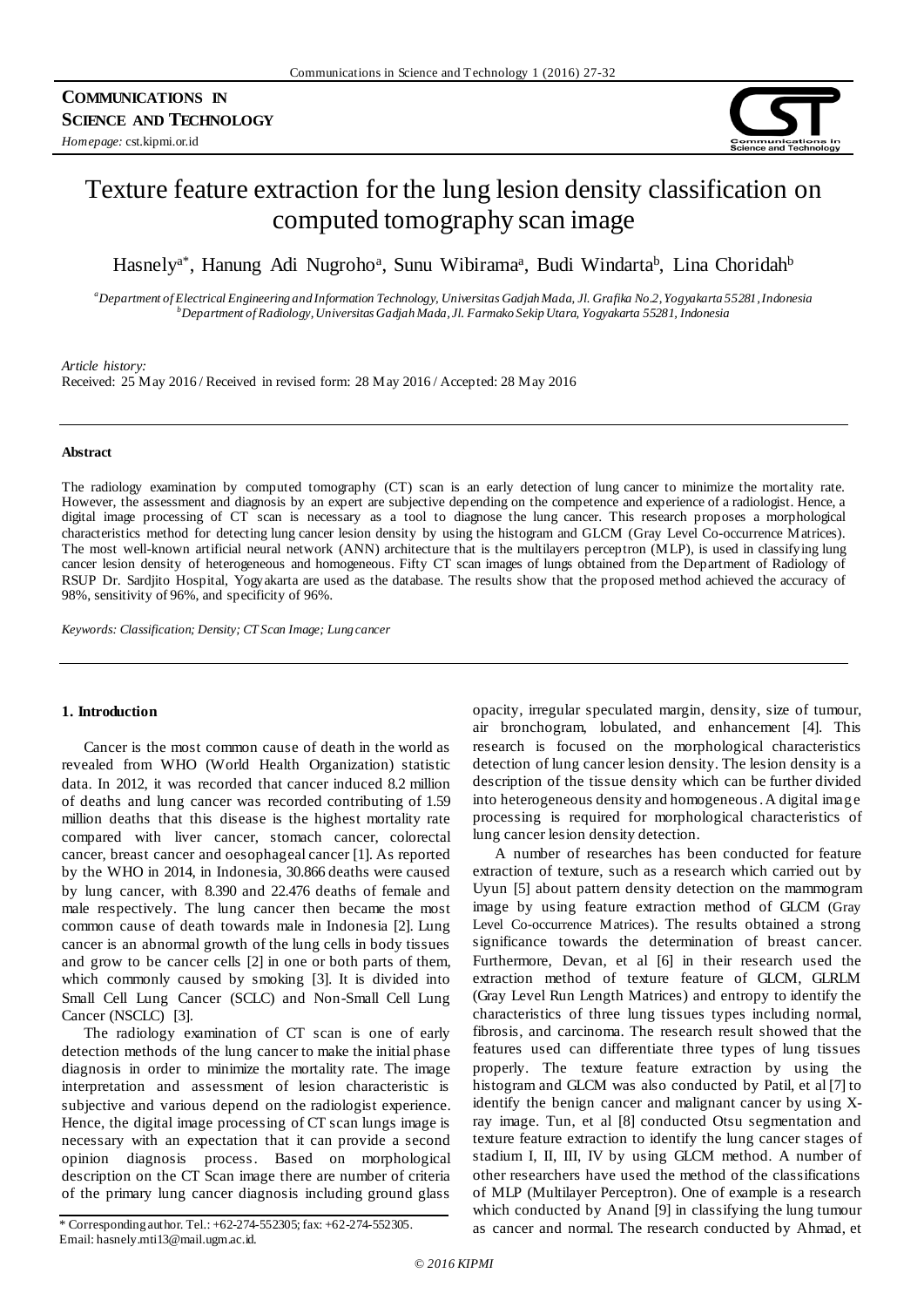al [10] and Mitrea, et al [11] also implemented MLP to classify the image of colorectal cancer while research conducted by Valarmathi, et al [12] was to classify the mammogram image.

In this research, the identification of the morphological characteristics of lung cancer lesion density is conducted by using the texture feature extraction method and classification of lesion density. The image processing phases are the preprocessing by cropped RoI (Region of Interest), segmentation process by using Otsu segmentation, morphological operation and the feature extraction of the texture based upon the histogram and GLCM. The result of the texture feature extraction would be used for the classification phase using the method of MLP.

# **2. Materials and Methods**

This research is uses the data from the Department of Radiology of RSUP Dr.Sardjito Hospital, Yogyakarta, consist of 50 CT scan images of lung cancer. The aim of this research is to identify the morphological characteristics of lesion density from CT scan image in the case of primary lung cancer. Fig. 1 illustrates the block diagram of conducted research which include the pre-processing, segmentation, morphological operation, feature extraction and classification.



Fig. 1. Block diagram of the identification of lesion density morphology

## *2.1. Pre-processing*

At the pre-processing stage, the image is cropped on the RoI as initial step to make the research focus on the lesion part. This process is conducted manually to facilitate the process of identifying the morphology of lesion density. The cropping result of RoI is shown in Fig. 2.

## *2.2. Otsu Segmentation*

Otsu segmentation is a process of classification of pixel to differentiate two parts: object and background [13][14] by calculating the threshold values automatically based on the input image [15]. At first, the main principle of Otsu is to determine the probability of intensity value of *i* in the histogram which is calculated by (1). *N* states is the total number of all pixels in the image and *ni*states is the number of pixels with the intensity *i*.

$$
p(i) = \frac{n_i}{N}, p(i) \ge 0, \sum_{i=1}^{256} p(i) = 1
$$
 (1)

The weighting in two classes: object and background are calculated with the equation (2) and (3) in which *L* states is the number of grey level.

$$
w_1(t) = \sum_{i=1}^t p(i)
$$
 (2)

$$
w_2(t) = \sum_{i=t+1}^{L} p(i) = 1 - w_1(t)
$$
\n(3)

The mean of object and background was calculated with the Equation (4) and (5).

$$
m_1(t) = \sum_{i=1}^{t} i \cdot p(i) / w_1(t)
$$
\n(4)

$$
m_2(t) = \sum_{i=1}^{t} i \cdot p(i) / w_2(t)
$$
 (5)





(a)

(b)

Fig. 2. RoI cropping process of image: (a) Original image; (b) Image as the result of RoI cropping

Equation (6) states  $\sigma_B^2$  called as between-class variance (BVC). The total means are calculated with equation by using equation (7). The optimum threshold value was obtained by maximizing BVC and more less computation time [13].

$$
\sigma_B^2(t) = w_1 \cdot [m_1(t) - m_T]^2 + w_2 \cdot [m_2(t) - m_T]^2 \tag{6}
$$

$$
m_T = \sum_{i=1}^N i \cdot p(i) \tag{7}
$$

Fig. 3 shows the segmentation process by using Otsu method. The result of the Otsu segmentation showed the fixed form of lesion object separated from the background.

#### *2.3. Morphological Operation*

The output of Otsu segmentation is binary image that will be used as a template to get the lesion area by applying a simple morphological operation such as AND, OR and NOT. AND operation is used in this research. Fig. 4 shows the process of morphological operation.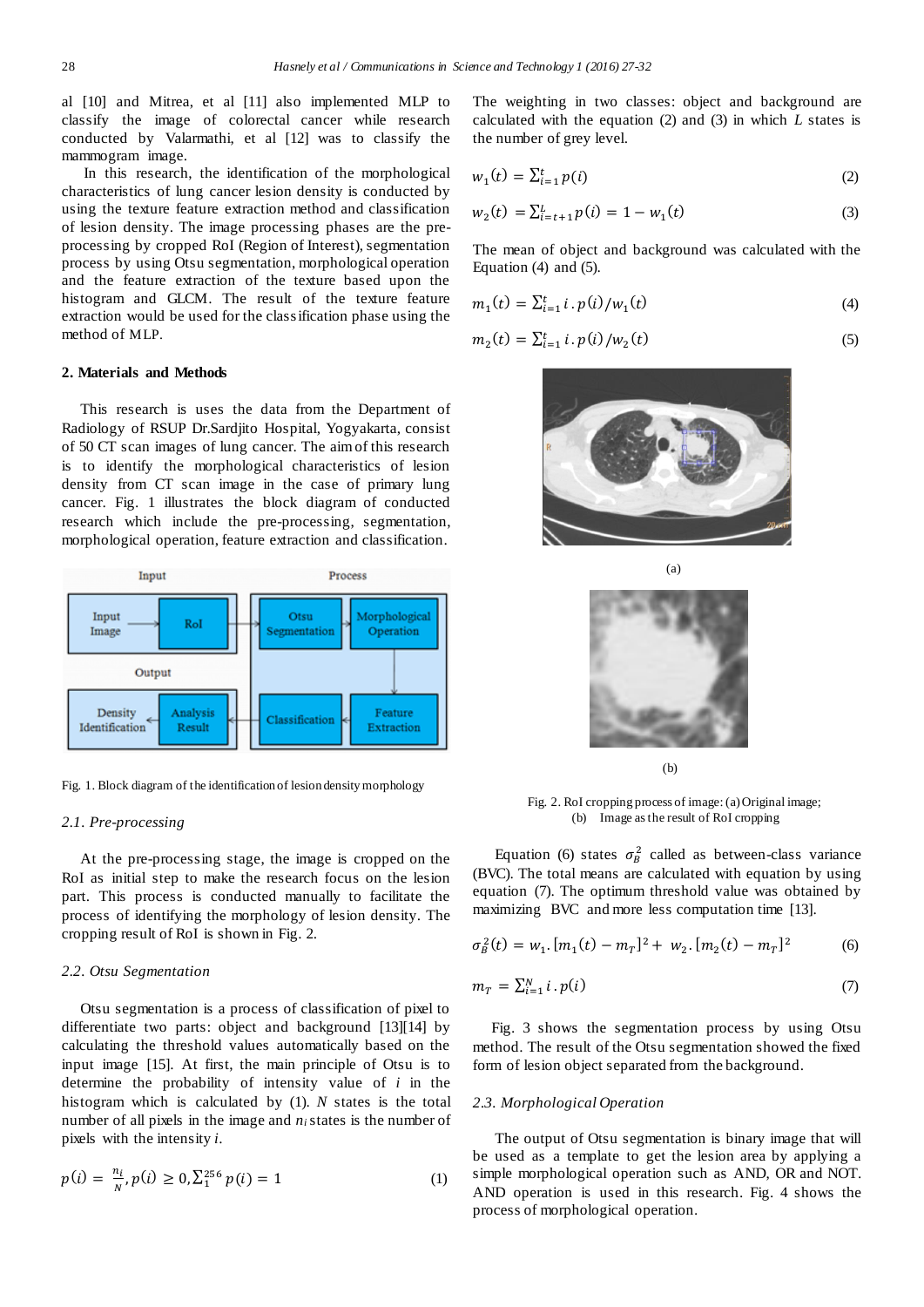



Fig. 3. Process of Otsu segmentation: (a)Image of RoI; (b) Segmentation image





(c)

Fig. 4. Process of morphological operation: (a) RoIimage; (b) Segmentation image; (c) Morphological operation image

## *2.4. Feature Extraction*

The texture extraction method consisted of three groups: statistic method, structural method and spectral method. In this research, the statistic method is used of the first order based upon the histogram and the second order with the base of GLCM as it can identify the density of constituent tissues by using the intensity of grey level with the highest performance in a number of previous researches.

## *2.4.1 Histogram-Based Texture*

The simplest extraction method of the statistic properties for the texture is the order one which based on the histogram. In order to obtain the histogram-based statistic properties, the texture of an image can be calculated using the following features (8) - (13) [13].

1) Mean

$$
m = \sum_{i=0}^{L-1} i \cdot p(i) \tag{8}
$$

The formula resulted mean of object brightness. In this case, *m* refers to number of mean value*, i* refers to the grey level in the image and *p(i)* represents the probability of emergence of *i* and *L* presenting the highest grey level.

2) Standard Deviation

$$
\sigma = \sqrt{\sum_{i=1}^{L-1} (i-m)^2 p(i)}
$$
\n(9)

Standard deviation  $(\sigma)$  refers to the level of statistic spread measuring the pattern of data spread and provides the level of contrast.

3) Skewness

Skewness = 
$$
\sum_{i=1}^{L-1} (i-m)^3 p(i)
$$
 (10)

Skewness refers to the level of asymmetrical towards the mean. It will be negative (-) if the histogram curve tends to be on the left side of from the value means and it will be positive (+) if otherwise.

4) Energy

$$
Energy = \sum_{i=0}^{L-1} [p(i)]^2 \tag{11}
$$

Energy refers to the stating level of pixel intensity distribution towards the extent of grey level which commonly known as uniformity.

## 5) Entropy

$$
Entropy = - \sum_{i=0}^{L-1} p(i) \log_2(p(i))
$$
 (12)

Entropies present a level complexity of an image. The higher of the value represent the high complexity of the image. Entropy also indicates the quantity of information contained in the data spread.

6) Smoothness

$$
Smoothness = 1 - \frac{1}{1 + \sigma^2}
$$
 (13)

The level of smoothness of an image could be measured by the smoothness value. The low smoothness value shows that the image has the rough intensity.

### *2.4.2 Gray Level Co-occurrence Matrices* (GLCM)

The GLCM method was firstly published by Haralick in 1973 with 28 values of features. GLCM uses the texture measurement in second order by considering the relationship between the pair of two pixels of original image [13].

In example, *f(x, y)* refers to the image with the size of *Nx* and *Ny* that has a pixel with probability. Thus, the *L* level and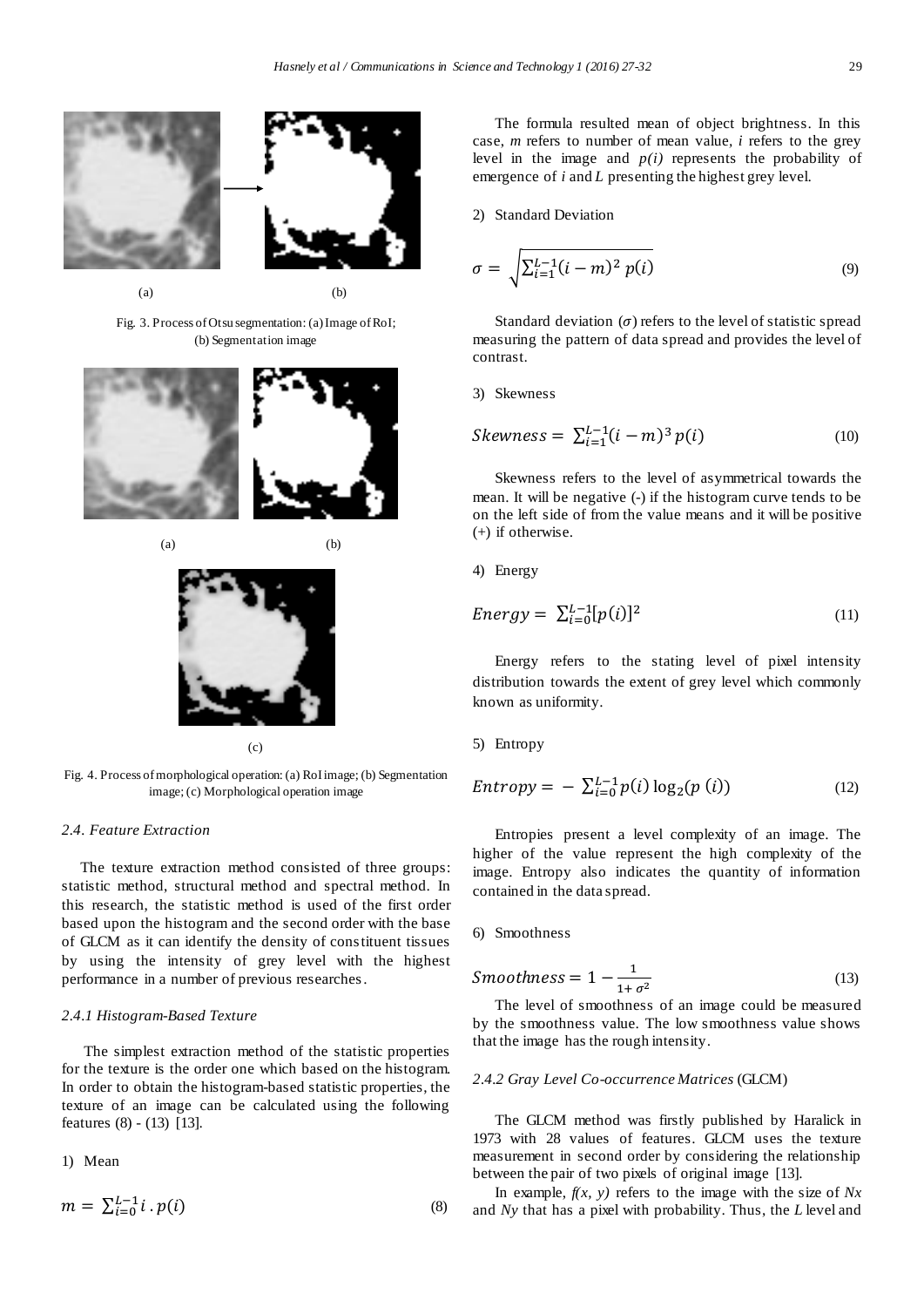$\vec{r}$  are the spatial direction vectors. GLCM $\vec{r}(i, j)$  is defined as the number of pixels with  $j \in 1, \ldots, L$  occurred in the offset  $\vec{r}$ towards the pixel with the values of  $i \in 1, \ldots, L$  that can be stated in the formula [16] :

$$
GLCM_r(i,j) = # \{ (x_1, y_1), (x_2, y_2) \in (N_x, N_y) \times (N_x, N_y) | f(x_1, y_1) = j^{\vec{r}} = (\overline{x_2 - x_1, y_2 - y_1'}) \}
$$
(14)

In this case, offset  $\vec{r}$  refers to angle and distance of pixel. For example, Fig. 5 shows four directions for GLCM.



Fig. 5. The direction of GLCM  $(0^{\circ}, 45^{\circ}, 90^{\circ}, \text{and } 135^{\circ})$ 

Five features of GLCM used include Angular Second Moment (ASM), contrast, Inverse Different Moment (IDM), entropy, and correlation as explained as follows  $(15) - (22)$ [17]:

1) ASM

$$
ASM = \sum_{i=1}^{L} \sum_{j=1}^{L} GLCM \ (i,j)^2 \tag{15}
$$

*Angular Second Moment* (ASM) measures the uniformity or the size of the properties of homogeneity of image.

## 2) Contrast

$$
Contrast = \sum_{n=1}^{L} n^2 \left\{ \sum_{|i-j|=n} GLCM(i,j) \right\} \tag{16}
$$

Contrast measures the spatial frequency of image and the size of spread (inertia moment) of image matrix element. It also refers to the existence of the variation of grey level of image pixel.

3) IDM

$$
IDM = \sum_{i=1}^{L} \sum_{j=1}^{L} \frac{GLCM(i,j)^2}{1 + (i-j)^2}
$$
 (17)

Inverse Different Moment (IDM) is used to measure the homogeneity of image with the similar grey level. The homogeny image will have a large value of IDM.

4) Entropy

$$
Entropy = -\sum_{i=1}^{L} \sum_{j=1}^{L} (GLCM(i,j)) \log (GLCM(i,j)) \quad (18)
$$

Entropy is the size of complexity of grey level of an image. The values will be low if the elements of GLCM are close to the value of 0 or 1 and the value will be high if the elements of GLCM have the relatively equal value.

#### 5) Correlation

$$
Correlation = \sum_{i=1}^{L} \sum_{j=1}^{L} \frac{(ij)(GLCM(i,j)) - \mu'_i \mu'_j}{\sigma'_i \sigma'_j}
$$
(19)

Correlation is the size of the correlation of linearity from a number of pixel pair and provides the information regarding the linear structure in image.

Remark:

$$
\mu'_{i} = \sum_{i=1}^{L} \sum_{j=1}^{L} i * GLCM(i, j)
$$
\n(20)

$$
\mu'_{j} = \sum_{i=1}^{L} \sum_{j=1}^{L} i * GLCM(i, j)
$$
\n(21)

$$
\sigma_j^2 = \sum_{i=1}^L \sum_{j=1}^L GLCM(i,j) \ (i - \mu'_i)^2 \tag{22}
$$

$$
\sigma_i^2 = \sum_{i=1}^L \sum_{j=1}^L GLCM(i,j) (i - \mu'_i)^2
$$
 (23)

#### *2.5. Classification*

The artificial nerve tissue can be used for classification and to identify the pattern of object [18]. MLP is the formation of artificial nerve system that are mostly used in terms of education and application [19]. MLP has abilities to learn and give the better performance of classification are proven in a number of research [10] [20]. At the classification stage, this research used MLP method by using three layers, consisting of input layer, hidden layer, and output layer. The classification was conducted using Weka machine learning [21]. K-fold cross validation is chosen to evaluate the performance of training and testing feature from the dataset before being classified [22]. Technically, the architecture of MLP used in this research is illustrated in Fig. 6.





The performance of classification is measured from the prediction of accuracy, sensitivity and specification aspects as expressed in (24) - (26). Where, TP, TN, FP and FN are true positive, true negative, false positive, and false negative, respectively.

$$
Accuracy = \frac{TP + TN}{TP + TN + FP + FN}
$$
 (24)

$$
Sensitivity = \frac{TP}{TP+FN}
$$
 (25)

$$
Specificity = \frac{TN}{TN+FP}
$$
 (26)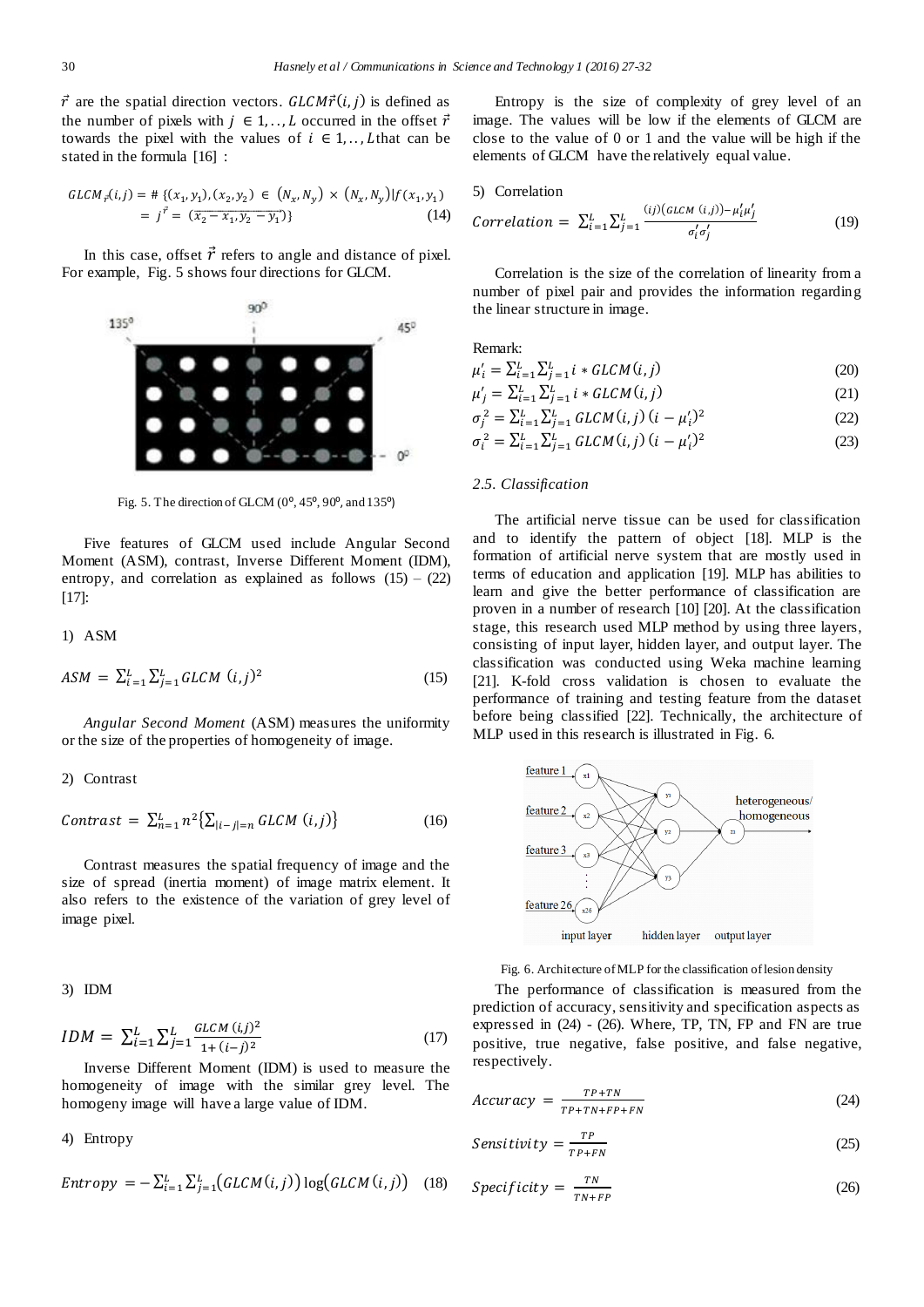## **3. Results and Discussion**

Based on the experiment in this research, the texture feature extraction based on histogram and GLCM is taken from 50 images and the average value of feature shown in Table 1 for each features to difference heterogeneous and homogeneous lesion.

Table 1. Average result of the histogram and GLCM-based texture feature extraction for each features

| N <sub>o</sub> | Statistic feature of      | Average       | Average     |
|----------------|---------------------------|---------------|-------------|
|                | histogram and GLCM        | value of      | value of    |
|                |                           | heterogeneous | homogenous  |
| $\mathbf{1}$   | Mean                      | 92,50337      | 152,49886   |
| $\overline{c}$ | Standard Deviation        | 99,42738      | 99,76297    |
| 3              | <b>Skewness</b>           | 3,01751       | $-11,26714$ |
| $\overline{4}$ | Energy                    | 0,34104       | 0,14217     |
| 5              | Entropy                   | 2,36069       | 2,7899      |
| 6              | Smoothness                | 0,13258       | 0,13326     |
| 7              | ASM $0^0$                 | 0,28815       | 0,07602     |
| 8              | ASM $45^0$                | 0,27486       | 0,06830     |
| 9              | ASM $90^0$                | 0,28558       | 0,07292     |
| 10             | ASM $135^0$               | 0,27288       | 0.06902     |
| 11             | Contrast $0^0$            | 1708,03977    | 1463,88758  |
| 12             | Contrast $45^0$           | 2617,44874    | 2336,75677  |
| 13             | Contrast $90^0$           | 1765,57904    | 1619,49413  |
| 14             | Contrast 135 <sup>0</sup> | 2478,66052    | 2251,99059  |
| 15             | IDM 0 <sup>0</sup>        | 0,63694       | 0,53278     |
| 16             | IDM $45^{\circ}$          | 0,59110       | 0.44343     |
| 17             | IDM $90^0$                | 0,61557       | 0,47510     |
| 18             | IDM $135^0$               | 0,59197       | 0.45022     |
| 19             | Entropy $0^0$             | 3,53509       | 4,34803     |
| 20             | Entropy $45^{\circ}$      | 3,68478       | 4,59926     |
| 21             | Entropy 90 <sup>0</sup>   | 3,59275       | 4,49295     |
| 22             | Entropy $135^0$           | 3,69508       | 4,58720     |
| 23             | Correlation $00$          | 0,00009       | 0,0001      |
| 24             | Correlation $45^0$        | 0,00009       | 0,0001      |
| 25             | Correlation $90^0$        | 0,00009       | 0,0001      |
| 26             | Correlation $135^0$       | 0,00009       | 0,0001      |

From the conducted experiment result, the ranked features difference influential are contrast, skewness, mean, entropy, ASM, energy, IDM, standard deviation, smoothness, and correlation. The value of all texture feature extraction method based on the histogram and GLCM required in the classification process. There are 50 images input of data which contains 25 heterogeneous image and 25 homogeneous image. The total combined features are 26 features of each image. Table 2 shows the accuracy, sensitivity, and specificity classifying rate.

Table 2. Result of the classification of 26 texture feature

| Texture<br>feature<br>extraction | Classifier | Accuracy | Sensitivity | Specificity |
|----------------------------------|------------|----------|-------------|-------------|
| Histogram                        | MLP        | 80%      | 88%         | 72%         |
| <b>GLCM</b>                      | MLP        | 96%      | 96%         | 96%         |
| Histogram                        | MLP        | 98%      | 96%         | 96%         |
| + GLCM                           |            |          |             |             |

Classification based on MLP is used in this research could facilitate the process of classification of heterogeneous and homogeneous lesion with the highest accuracy. Fig. 7 shows the confusion matrix of proposed method describes that  $TP =$ 24; the number of image with characteristics heterogeneous lesion recognizable as heterogeneous from  $25$  cases,  $TN = 25$ ; all number of image with characteristics homogeneous lesion recognizable as homogeneous,  $FN = 1$ ; only one image with characteristics heterogeneous lesion density recognizable as homogeneous lesion, and  $FP = 0$ ; there is no image with characteristics homogeneous lesion recognizable as homogeneous lesion recognizable as heterogeneous lesion.

| $==$ Confusion Matrix $==$ |  |                                      |  |  |  |  |  |
|----------------------------|--|--------------------------------------|--|--|--|--|--|
|                            |  | a b <-- classified as                |  |  |  |  |  |
|                            |  | $24 \quad 1 \quad a = Heterogeneous$ |  |  |  |  |  |
|                            |  | $0\ 25$   $b =$ Homogeneous          |  |  |  |  |  |

Fig. 7. The confusion matrix of proposed method

## **4. Conclusion**

This research proposes a method to identify the characteristics and classification of lesion density of primary lung cancer by using the histogram and GLCM-based texture feature extraction. The combination of histogram and GLCMbased texture feature extraction obtained achieved the accuracy of 98%, sensitivity of 96%, and specification of 96%. The obtained results are able to show quantitatively that the two methods are able to identify the characteristics of the difference of lesion density between the heterogeneous and homogeneous lung cancer. Thus, it can help the radiologists in interpreting the image. Furthermore, the proposed method in this research can be recommended as one part of CAD development to diagnose the lung cancer. In future work, it is suggested to propose other segmentation technique and feature extraction for density lesion detection.

### **Acknowledgements**

The authors thank Department of Radiology of RSUP Dr. Sardjito Hospital, Yogyakarta that has provided the database for this research.

#### **References**

- 1 W. H. Organization, *Cancer Media Centre*, 2015. [Online]. Available: http://who.int/mediacentre/factsheets/fs297/en/. [Accessed: 0 9 -Ap r-2016].
- 2 Kementrian Kesehatan RI, *Stop Kanker*, Indonesia: P usat Data and Informasi Kesehatan, 2015.
- 3 N. C. Institute, *Lung Cancer—Patient Version*.[Onlin e]. Available: http://www.cancer.gov/types/lung. [Accessed: 13-Apr-2016].
- 4 A. Icksan, R.M . Faisal, Elisna, P. Astowo, H. Hidayat and J. Prihartono, *Kriteria Diagnosis Kanker Paru Primer berdasarkan Gambaran Morfologi pada CT Scan Toraks Diba ndin gkan d eng an*